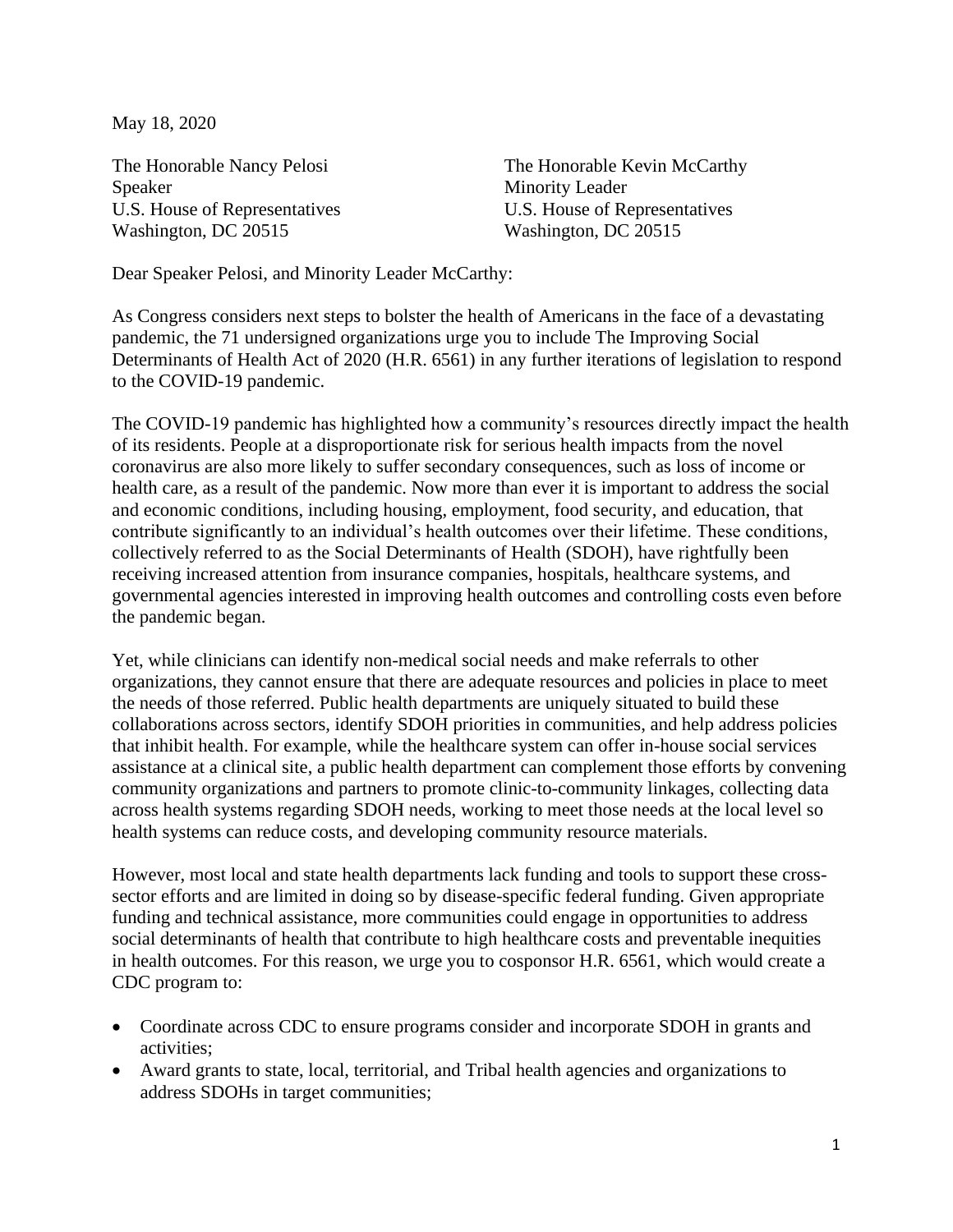- Award grants to nonprofit organizations and institutions of higher education to conduct research on SDOH best practices; provide technical assistance, training and evaluation assistance to target community grantees; and disseminate best practices;
- Coordinate, support, and align SDOH activities with other agencies, such as the Centers for Medicare and Medicaid Services (CMS) and others; and
- Collect and analyze data related to SDOH activities.

During this devastating crisis we need to ensure that every community has the necessary access to the supports they require. The Improving Social Determinants of Health Act is one step to achieving that goal.

The full bill can be accessed [here.](https://www.congress.gov/116/bills/hr6561/BILLS-116hr6561ih.pdf) If you need additional information, please reach out to Joshua Izaak of Representative Nanette Diaz Barragán's office at ext. 8220 or [Joshua.Izaak@mail.house.gov](mailto:Joshua.Izaak@mail.house.gov) or Daphne Delgado, TFAH Government Relations Senior Manager, at [ddelgado@tfah.org.](mailto:ddelgado@tfah.org)

Sincerely,

## **National Organizations:**

All Youth Access, LLC American Association of Birth Centers American Association on Health and Disability American Cancer Society Cancer Action Network American Public Health Association Anxiety and Depression Association of America Association of Public Health Laboratories Association of Schools and Programs of Public Health Autistic Self Advocacy Network The Center for Community Resilience Center for Law and Social Policy (CLASP) Common Threads Epilepsy Alliance America Families USA Farmworker Justice The Gerontological Society of America Global Alliance for Behavioral Health and Social Justice Health Leadership Legacy Project Hispanic Federation Justice in Aging Lakeshore Foundation Lutheran Services in America MaryCatherine Jones Consulting, LLC MomsRising Move United NASTAD National Association of County and City Health Officials